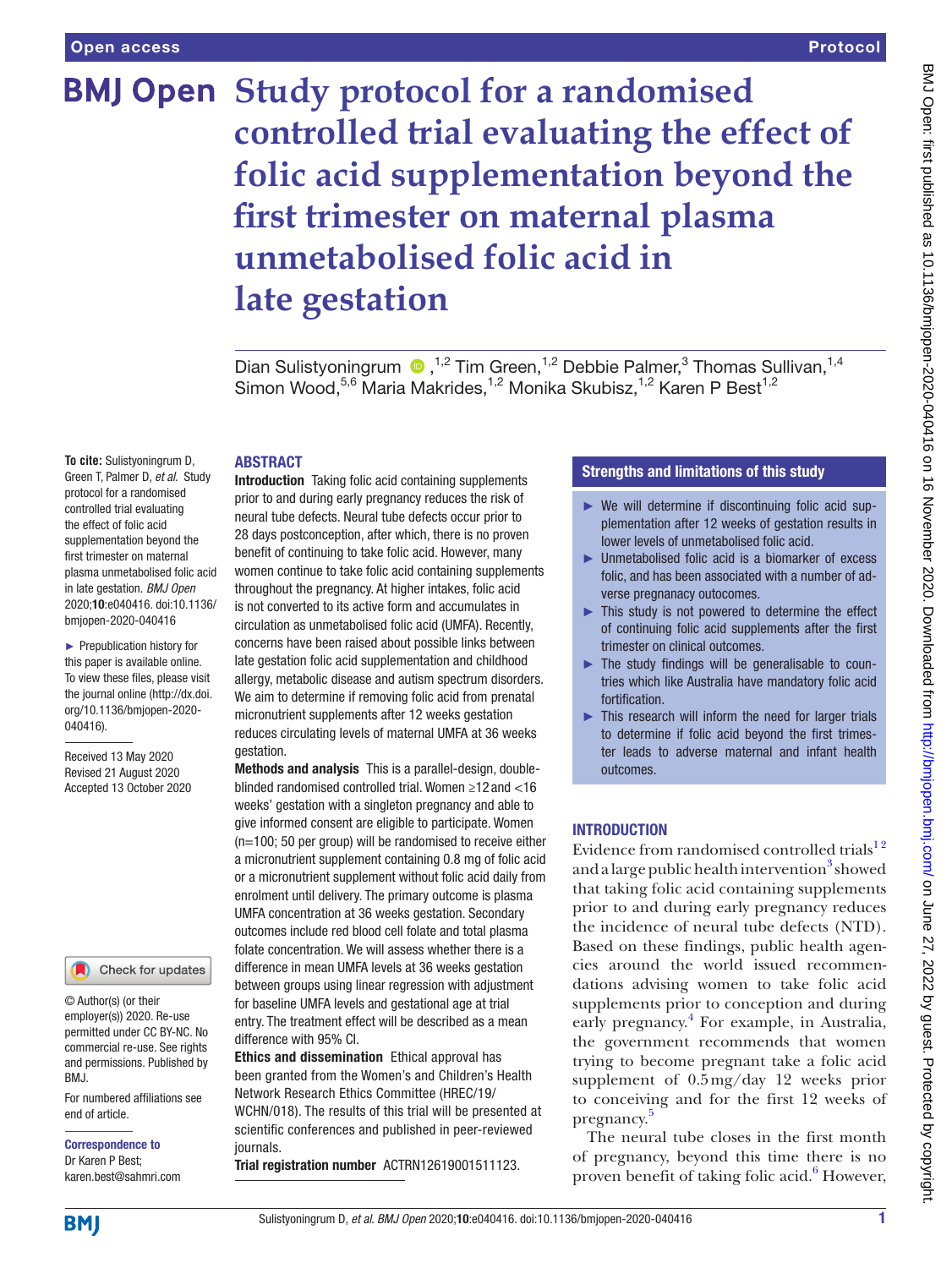many women continue to take folic acid as part of a prenatal vitamin and mineral supplement throughout pregnancy. [7](#page-5-5) In Australia, for example, a randomised controlled trial of pregnant women showed that more than 80% of women were taking a prenatal supplement containing folic acid at some time during their pregnancy, [8](#page-5-6) with the market leading supplement containing 0.8 mg of folic acid. Furthermore, almost 80 countries, including Australia, have mandated the addition of folic acid to food staples, typically wheat flour, to reduce NTDs in unplanned pregnancies.<sup>[9](#page-5-7)</sup> As such, the combination of food fortification along with prenatal supplement use may expose women and their fetus to excessive amounts of folic acid.

There is emerging evidence that higher intakes of folic acid in pregnancy may have negative health effects on the offspring including autism spectrum disorders $10-12$ and insulin resistance.<sup>[13](#page-5-9)</sup> An increased risk of childhood allergic disease is chief among these concerns with several studies reporting an inverse association with folic acid $14-24$ However, results are inconsistent and some studies report no relationship between folic acid intake and allergy outcomes in offspring<sup>[25–27](#page-5-11)</sup> or a reduction in risk of allergic disease.<sup>28</sup> These studies vary greatly in regard to the timing and measurement of exposure and only one study differentiated between maternal total plasma folate and maternal plasma unmetabolised folic acid (UMFA).<sup>[29](#page-5-13)</sup>

Folic acid is the synthetic form of the vitamin folate that is used in supplements and fortified foods because of its high bioavailability and stability compared with naturally occurring folate in food.<sup>30</sup> Once consumed, folic acid must be converted into an active form, 5-methyltetrahydrofolate.<sup>31</sup> At higher intakes folic acid is not converted to its active form and accumulates in plasma as UMFA.[32](#page-5-16) Circulating UMFA has been proposed as a biomarker of excess folic acid intake. $33$  Without proven benefit and with the suggestion of harm, the amount of folic acid in prenatal supplements may need to be reduced after the first trimester. We aim to determine if removing folic acid from prenatal multivitamin supplements after the first trimester (12 weeks gestation) reduces the accumulation of maternal UMFA measured at 36 weeks gestation.

## Hypotheses

Removing folic acid from prenatal supplements after 12 weeks of gestation will limit the accumulation of UMFA in maternal plasma at 36 weeks of gestation.

## METHODS AND ANALYSIS Trial design

A multicentre two-arm parallel design, double-blinded randomised controlled trial.

### Participating centres

The sponsoring institution and Trial Coordinating Centre is the South Australian Health and Medical

Research Insititute (SAHMRI) based at the Women's and Children's Hospital (WCH). We will also seek approval to conduct the trial at Flinders Medical Centre (FMC), Adelaide, South Australia.

#### Study population

Participants are pregnant women with a singleton pregnancy enrolled between ≥12 and <16 weeks gestation. Enrolment commenced on 18 December 2019 and recruitment is ongoing. Data collection will continue through to May 2021.

### Eligibility criteria

### Inclusion criteria

To be eligible for participation women must be:

- 1. Carrying a singleton pregnancy ≥12 and <16 weeks gestation.
- 2. Currently taking a folic acid containing supplement and planning to continue this throughout pregnancy.
- 3. Able to give informed consent.

## Exclusion criteria

Women will be ineligible for trial participation if they meet any the following criteria:

- 1. Carrying a fetus with a confirmed or suspected fetal abnormality.
- 2. Unwilling to cease current folic acid containing supplement/s.
- 3. Past history of an NTD affected pregnancy.
- 4. Currently taking medication known to interfere with folate metabolism (eg, methotrexate, sulphasalazine, anticonvulsants, antimalarials or barbiturates).
- 5. Known haemolytic anaemia or haemoglobinopathy.
- 6. Known to carry the TT variant of the methylene tetrahydrofolate reductase gene (MTHFR C77T) polymorphism.
- 7. Intolerance or allergy to prenatal vitamin and mineral supplements.

## Study treatments

Participating women will be randomised to receive either a micronutrient supplement in tablet form, containing 0.8mg folic acid (the dose in the most commonly used supplement in Australia or an identical micronutrient supplement containing no folic acid. The composition of micronutrients within the intervention and control supplements are formulated to approximate leading brands of prenatal micronutrient supplements available in Australia ([table](#page-2-0) 1). Intervention and control supplements are identical in size, shape, colour and packaging and only differ in the removal of folic acid from the intervention supplement. Women will be asked to consume one supplement per day from enrolment  $(212 \text{ and } 16)$ weeks of gestation) until delivery.

#### Manufacture of study supplements

Intevention and control supplements are manufactured in a licensed facility in accordance with the Code of Good Manufacturing Practice (GMP) for Medicinal Products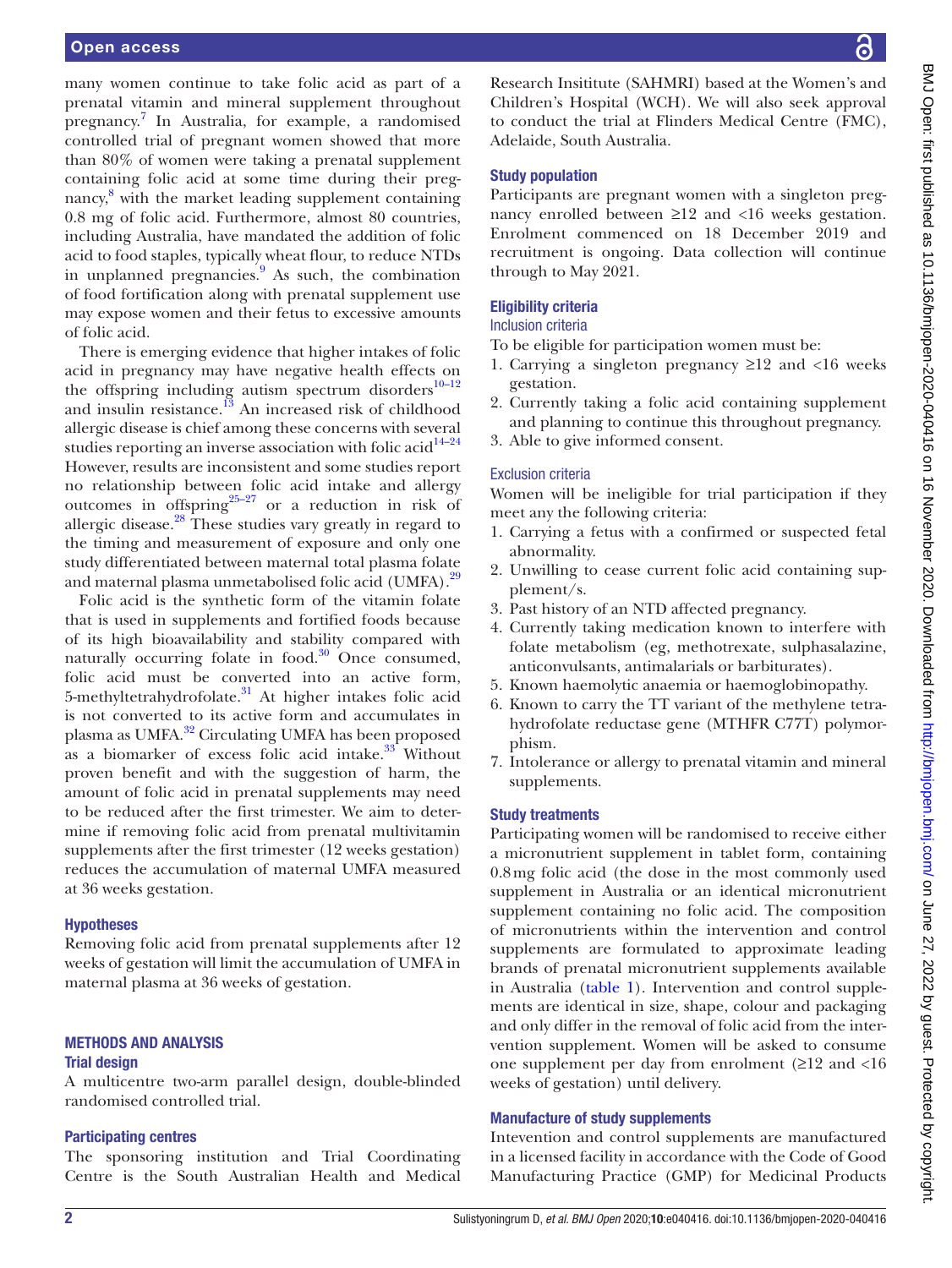<span id="page-2-0"></span>

|                |  | <b>Table 1</b> Ingredients of supplements for intervention and |  |
|----------------|--|----------------------------------------------------------------|--|
| control groups |  |                                                                |  |

| Ingredients            | <b>Intervention Control</b> |      | Unit |  |
|------------------------|-----------------------------|------|------|--|
| Folic acid             | 0                           | 0.8  | mg   |  |
| Calcium                | 250                         | 250  | mg   |  |
| Iron                   | 27                          | 27   | mg   |  |
| Thiamine               | 1.4                         | 1.4  | mg   |  |
| Riboflavin             | 1.4                         | 1.4  | mg   |  |
| Niacinamide            | 18                          | 18   | mg   |  |
| Vitamin $B_{\epsilon}$ | 1.9                         | 1.9  | mg   |  |
| Vitamin $B_{12}$       | 2.6                         | 2.6  | μg   |  |
| Pantothenic acid       | 6                           | 6    | mg   |  |
| <b>Biotin</b>          | 30                          | 30   | mg   |  |
| Vitamin C              | 85                          | 85   | mg   |  |
| Vitamin E              | 13.5                        | 13.5 | IU   |  |
| Magnesium              | 50                          | 50   | mg   |  |
| Zinc                   | 7.5                         | 7.5  | mg   |  |
| Manganese              | 2.0                         | 2.0  | mg   |  |
| lodine                 | 0.22                        | 0.22 | mg   |  |
| Copper                 | 1                           | 1    | mg   |  |
| Selenium               | 30                          | 30   | μg   |  |
| Vitamin D <sub>3</sub> | 10                          | 10   | μg   |  |
| b-carotene             | 2500                        | 2500 | IU   |  |

and have been donated to the trial by Factors Group of Companies, Coquitlam, British Columbia, Canada. The supplements are packaged and labelled in accordance with GMP including an individual product identifier, batch number, expiry date and the statement 'for clinical trial use only'. The pharmacist or the investigator's designee maintains accurate records of the dispensing of study product. Unused study supplements will be destroyed in compliance with applicable regulations.

## Monitoring adherence to study treatment

Research personnel will maintain regular contact with participating women to monitor and encourage supplement adherence and study compliance and answer any questions as they arise. At each contact, women will be asked if they have missed any supplements in the last week and if so, how many have been missed. Women will be asked to return unused supplements at the final study visit (36 weeks' gestation) and the proportion of supplements returned will serve as the primary measure of compliance. A woman will be classified as compliant if she takes greater than 80% of her study supplements. At this visit women will be issued with enough supplements to last until the delivery of their baby.

## Outcome measures

The primary outcome is maternal plasma UMFA concentration at 36 weeks gestation.

## Secondary outcomes

- ► Maternal plasma total and red blood cell folate levels at 36 weeks' gestation.
- ► Gestational age at birth, birth weight, birth length, birth head circumference.

## Safety outcomes

- ► Neonatal complications requiring admission to the neonatal unit.
- Pregnancy complications requiring hospital admission.
- Serious adverse events defined as: maternal or fetal (>20 weeks) deaths, fetal loss (<20 weeks), maternal or neonatal admissions to intensive care and major congenital anomalies.

## Participant timeline

Women will be randomised and asked to cease their current prenatal supplements immediately and for the duration of the study. At enrolment, following informed consent and prior to commencement of the study treatment, research personnel will collect baseline clinical and demographic data including: contact details, selfreported ethnicity, gravida, parity, age, supplement and prescription drug use, weight, height, highest level of education, occupation and smoking status. Maternal dietary intakes of folate and other one-carbon nutrients during early and late pregnancy will be collected with the use of an 80-item semiquantitative Food-Frequency Questionnaire—Dietary Questionnaire for Epidemiological Studies  $(V.3.2)$ .<sup>34</sup> A 10mL venous blood sample will be collected by venepuncture to assess UMFA, folate status and full blood count. The time the woman last ate and drank as well as the time her last supplement was taken will be recorded. Research personnel will contact the participant 1week following the enrolment visit and then monthly to ensure adherence and record adverse events [\(figure](#page-3-0) 1). At 36 weeks' gestation participating women will attend a clinic appointment for collection of venous blood sample for UMFA and folate analysis and full blood count. Participants will be asked to return unused supplements which will be counted as a measure of compliance. The Food-Frequency Questionnaire will be repeated and women will be given enough supplements to last the remainder of their pregnancy. Following delivery, research personnel will extract details of pregnancy, labour and birth from the woman and her baby's medical records. Blood samples will be analysed for UMFA according to established methods.<sup>[35](#page-6-0)</sup> Plasma folate (nmol/L) and erythrocyte folate (nmol/L) concentrations will be determined using the folate microbiological assay harmonised by the Centers for Disease Control and Prevention.<sup>[36](#page-6-1)</sup>

## Sample size

A sample size of 90 women (45 per group) will provide >90% power to detect a standardised difference in mean UMFA concentration at 36 weeks gestation between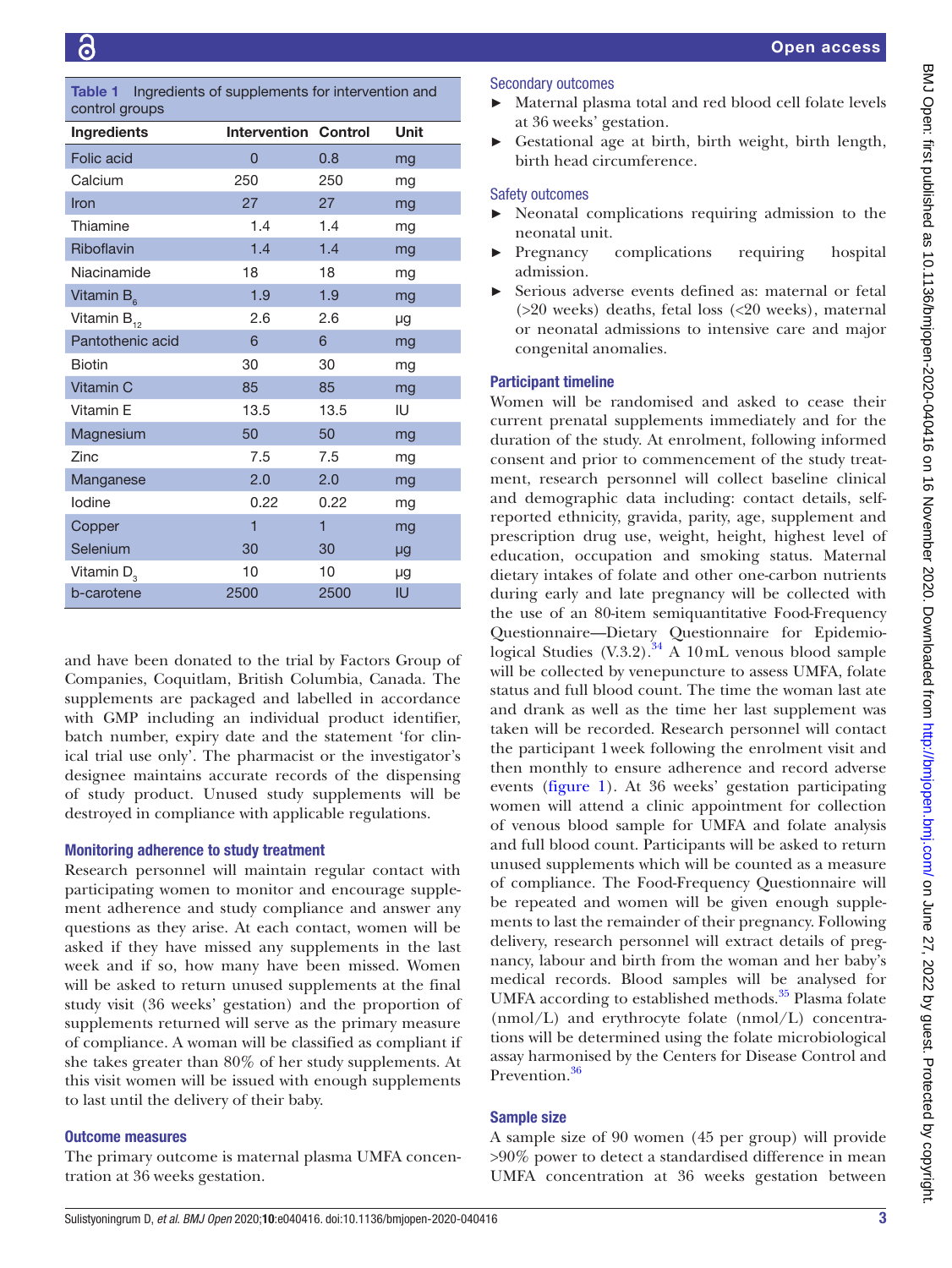|                                        | Screening    | <b>Enrolment</b>     | <b>Allocation</b> | $+1$<br>week |            | <b>Post-allocation</b> |            |            |                |        |
|----------------------------------------|--------------|----------------------|-------------------|--------------|------------|------------------------|------------|------------|----------------|--------|
| <b>TIMEPOINT</b>                       |              | $-t_1$               | $\bf{0}$          | $t_1$        | $t_{1a}$   | t <sub>2</sub>         | $t_3$      | $t_4$      | t <sub>5</sub> | $t_6$  |
| <b>ENROLMENT:</b>                      | <12w         | $\geq$ 12 to<br><16w |                   | 13<br>to 17w | 16w        | 20w                    | 24w        | 28w        | 32w            | 36w    |
|                                        | Clinic       | Clinic               | Clinic            | Phone        | <b>SMS</b> | <b>SMS</b>             | <b>SMS</b> | <b>SMS</b> | Phone          | Clinic |
| <b>Eligibility</b> screen              | X            | X                    |                   |              |            |                        |            |            |                |        |
| <b>Consent to</b><br>Contact           | $\mathbf{X}$ |                      |                   |              |            |                        |            |            |                |        |
| <b>Informed consent</b>                |              | X                    |                   |              |            |                        |            |            |                |        |
| Randomisation                          |              |                      | X                 |              |            |                        |            |            |                |        |
| Demographic data                       |              | $\mathbf X$          |                   |              |            |                        |            |            |                |        |
| <b>Allocation</b>                      |              |                      | X                 |              |            |                        |            |            |                |        |
| <b>INTERVENTION:</b>                   |              |                      |                   |              |            |                        |            |            |                |        |
| <b>ASSESSMENTS:</b>                    |              |                      |                   |              |            |                        |            |            |                |        |
| <b>Maternal Folate</b><br>status       |              | X                    |                   |              |            |                        |            |            |                | X      |
| <b>Maternal UMFA</b><br>status         |              | X                    |                   |              |            |                        |            |            |                | X      |
| <b>Food Frequency</b><br>Questionairre |              | X                    |                   |              |            |                        |            |            |                | X      |
| <b>Adverse events</b>                  |              |                      |                   |              | X          | X                      |            | X          |                | X      |
| <b>Serious Adverse</b><br>events       |              |                      |                   |              |            |                        |            |            |                | X      |
| Compliance-<br>maternal report         |              |                      |                   |              | X          | X                      | X          | X          | X              | X      |
| Compliance-<br>Supplement count        |              |                      |                   |              |            |                        |            |            |                | X      |

<span id="page-3-0"></span>Figure 1 Folic acid trial schedule. \*This timepoint will be completed only for women enrolled <14 weeks gestation. SMS, short message service; UMFA, unmetabolised folic acid.

groups of  $0.60$  (two-tailed alpha = $0.05$ , correlation between UMFA concentrations at baseline and 36 weeks of gestation=0.60).<sup>29</sup> Calculations were performed based on a standardised mean difference (mean difference divided by SD of outcome at 36 weeks gestation) due to considerable variability in the literature in the reported SD for UMFA concentration in pregnancy.<sup>16 29</sup> A standardised mean difference of 0.60 represents a medium effect size and would demonstrate biologically excessive folic acid consumption. To allow for 10% lost to follow-up, we will randomise 50 women per group.

## **Recruitment**

Pregnant women will be recruited through a combination of flyers,posters, a digital media campaign and through in-person recruitment at antenatal clinics. Women who meet eligibility criteria and agree to participate are invited to attend an enrolment appointment at our research clinics at the WCH or FMC, Adelaide between 12 and 16 weeks gestation.

## Randomisation procedures

Participants will be randomised using a secure web-based randomisation service. Allocation will follow a computergenerated randomisation schedule using balanced variable block sizes, prepared by an independent statistician who is not involved with trial participants or data analysis. A unique four-digit study identification number and a

coloured coded study pack are assigned to each participant. Stratification will be by gestational age at trial entry 12 to ≤14 weeks or >14to 16 weeks gestation.

## **Blinding**

The independent unblinded statistician (not involved in any other way in the trial) allocated two colours to the intervention group and two colours to the control group. Supplements were subsequently packaged and labelled with a colour by two unblinded staff members who have no other involvement in the trial. Research personnel, participants and their family, care providers, outcome assessors and data analysts remain blinded to colour allocation and therefore randomisation group.

The intervention and control supplements are identical in size, shape, colour, packaging and labelling and uniquely identified by the coloured product identification label (yellow, pink, blue or green) only. The randomisation code for an individual participant may be unblinded by the independent statistician in the event of an emergency.

## Data collection and trial management

Data are collected by trained research personnel and entered directly into an electronic case report form with password protection and defined user-level access Research Electronic Data Capture (REDCap). A record of all women approached, screened for eligibility and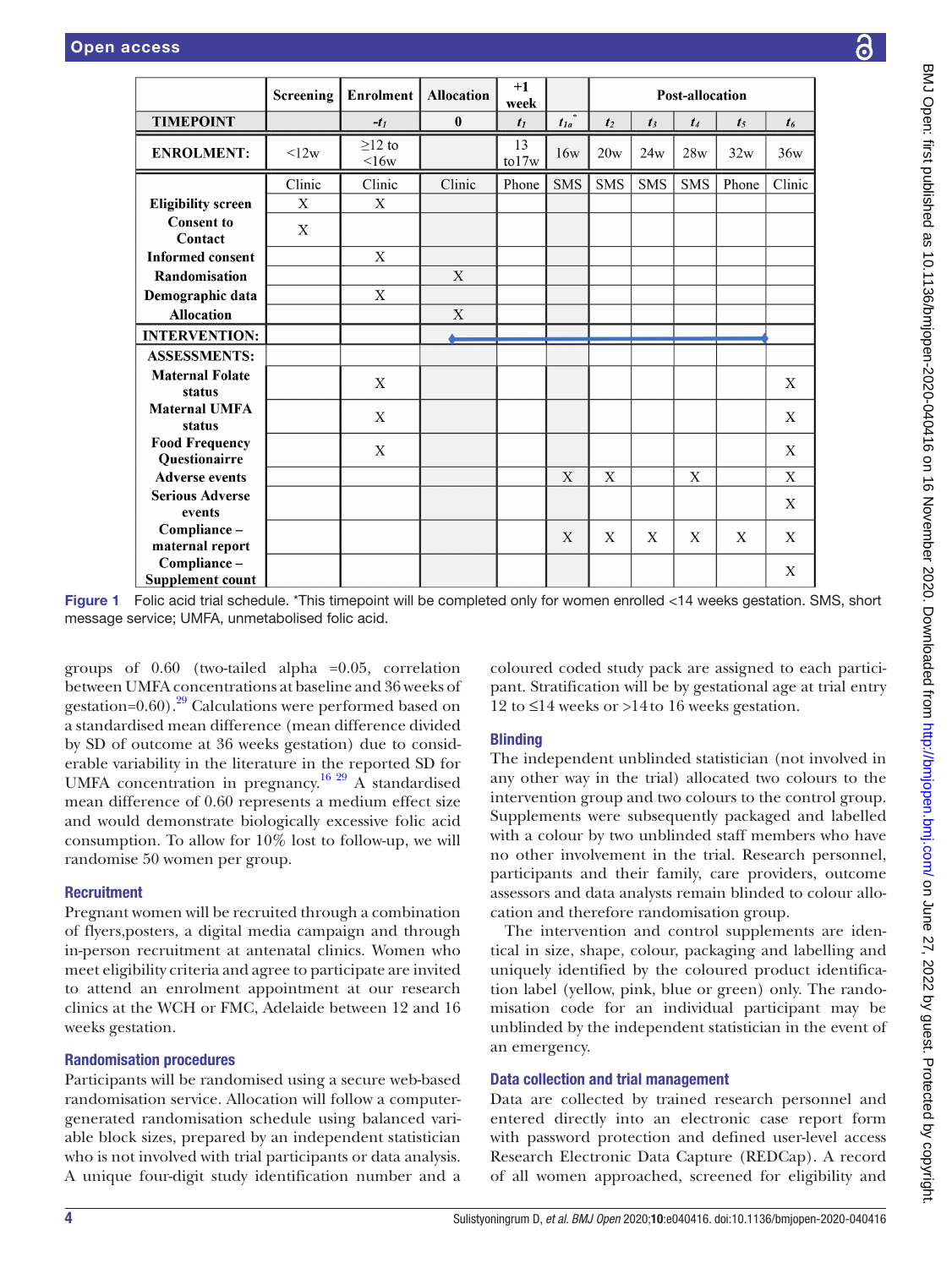be considered a major amendment. All such amendments will be submitted to the HREC for approval. Any other changes to the protocol (such as administrative changes to dates and study personnel) will be considered minor amendments and will be notified to the HREC as appropriate. **Confidentiality** Participant confidentiality is strictly held in trust by the participating investigators, research staff and their agents. This confidentiality is extended to cover testing of biological samples in addition to the clinical information relating to participants. Regulatory authorities may inspect all documents and records required to be maintained by the Investigator, including but not limited to, medical records for the women and/or infants in this study subject to individuals having obtained approval/ clearance through State/National Governments and HREC as required by local laws. Clinical information will not be released without written permission of the parent, except as necessary for monitoring by HREC or regulatory agencies.

## Patient and public involvement

The study was supported by a consumer advisory group which provided input to the protocol. A Consumer representative from our SAHMRI Women and Kids Consumer Advisory Group partnered with us for the design of the study, informational material to support the intervention, and the burden of the intervention from the participant's perspective. We will meet with the consumer representative for this trial and the full Consumer Advisory group on a regular basis for the duration of the study. At the end of the study, the consumer advisory group will be given the opportunity to comment on the findings and contribute to the dissemination plan.

## Dissemination plan

Study findings will be submitted for peer-reviewed publication and for presentation at appropriate local and international conferences. In addition, study findings will be disseminated to participants through a onepage lay summary. Results will be made available to the wider community through social media avenues and the SAHMRI website.

#### Author affiliations

<sup>1</sup>SAHMRI Women and Kids Theme, South Australia Health and Medical Research Institute, Adelaide, South Australia, Australia

<sup>2</sup> Adelaide Medical School, The University of Adelaide, Adelaide, South Australia, Australia

<sup>3</sup>Telethon Kids Institute, University of Western Australia, Nedlands, Western Australia, Australia

4 Faculty of Health and Medical Sciences, School of Public Health, The University of Adelaide, Adelaide, South Australia, Australia

5 Faculty of Science and Engineering, Curtin University, Perth, West Australia, Australia

<sup>6</sup> Faculty of Land and Food Systems, University of British Columbia, Vancouver, British Columbia, Canada

Twitter Karen P Best [@kpb2901](https://twitter.com/kpb2901)

consented will be recorded. $37$  Once consented and randomised, REDCap has been designed to automatically calculate study milestones for each participant. This information is readily available for clinical trial staff to enable scheduling of appointments and sample collection. Summary reports including screening data, enrolment, appointment attendance, sample collection, serious adverse events and study completion are generated from REDCap and reviewed at monthly trial steering committee meetings. Electronic data are stored on secure servers at South Australia Health and Medical Research Institute and released only to persons authorised to receive those data.

## Data and safety monitoring

We do not anticipate any serious adverse events related to participation in this trial. Regardless, an independent (blinded) clinician will review all serious adverse events and determine whether there is any likelihood that involvement in the trial could have contributed to the event. Determinations of causality will be made from medical records retrieved for this purpose. All serious adverse events will be captured and reported to the Human Research Ethics Committee.

## Statistical analysis

Statistical analyses will be performed on an intention-totreat basis according to a pre-specified statistical analysis plan. For the primary outcome, we will assess whether there is a difference in mean UMFA levels at 36 weeks gestation between groups using linear regression, with adjustment for baseline UMFA and the stratification variable gestational age at trial entry (12 to ≤14 weeks or >14 weeks). The treatment effect will be described as a mean difference with 95% CI. Secondary outcomes will be analysed using linear and logistic regression models for continuous and binary outcomes, respectively, again with adjustment for gestational age at trial entry. Safety outcomes will be compared between groups using Fisher exact tests. In all analyses, a two-sided p<0.05will be taken to indicate statistical significance.

## Ethics and dissemination

## Human Research Ethics Approval

This protocol, the informed consent and participant information document and all participant communication have been approved by the Women's and Children's Health Network Research Ethics Committee (HREC) (HREC/19/WCHN/018) and Governance (SSA/19/WCHN/080). Governance approval has also been obtained from FMC. Any subsequent modifications will be reviewed and approved by the HREC and governance of each study site. The study will be conducted in compliance with the current approved version of the protocol. Any change to the protocol document or informed consent form that affects the scientific intent, study design, patient safety or may affect a participant's willingness to continue participation in the study will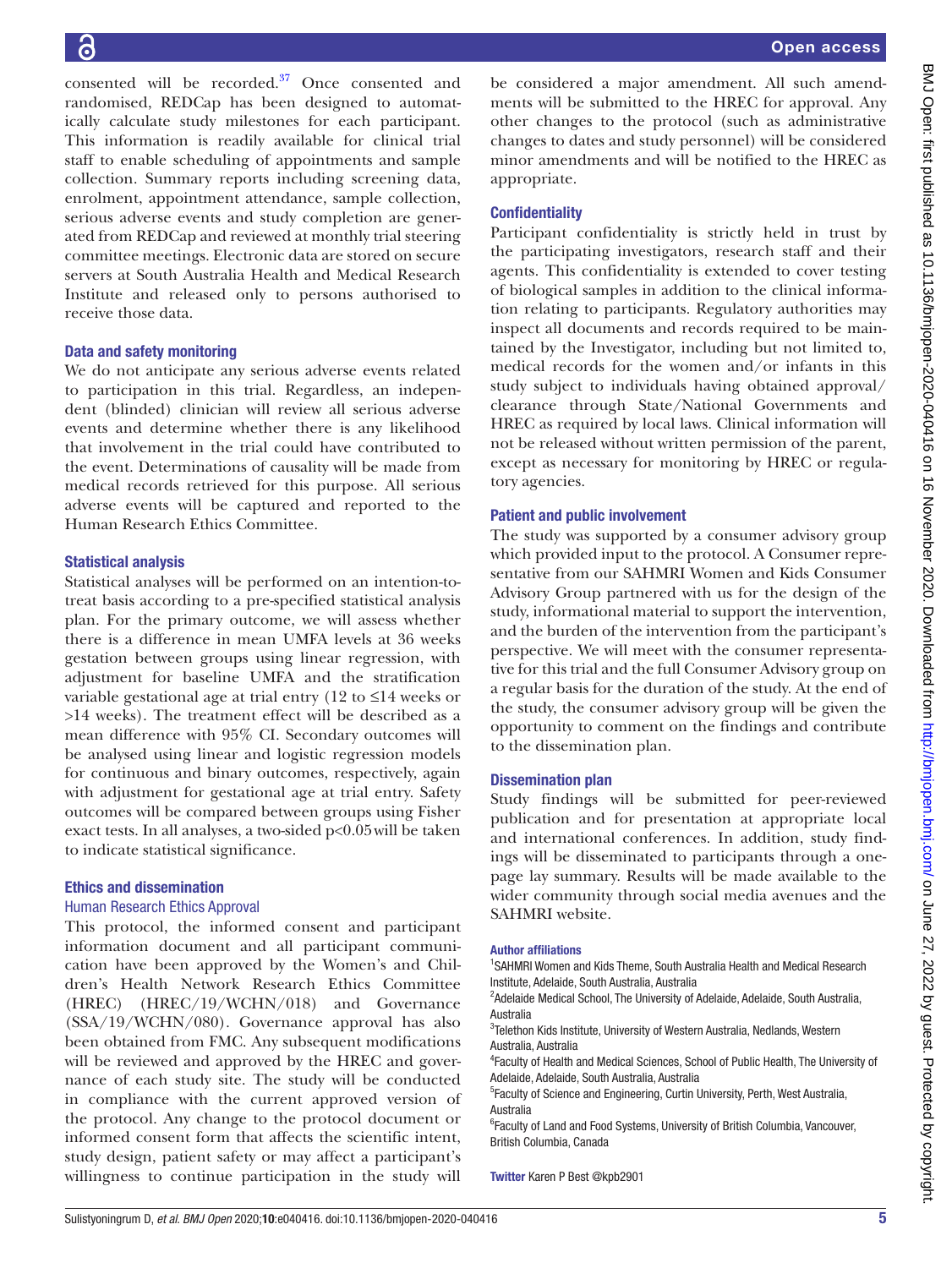Contributors KPB, TG, MM, DP and MS conceived the trial and proposed the trial design; TS advised on sample size calculations, trial design and analysis; SW and TG designed the prenatal supplement and had it manufactured; DS advised on analytical methodology; DS, TG and KPB drafted the protocol, all authors contributed to refinement of the study and approved the final manuscript.

Funding This study is sponsored by the South Australian Health and Medical Research Institute (Adelaide, Australia). This study is supported by grants in aid from the Women's and Children's Hosptial Foundation (Best\_WCHFG\_2020). An Ella McKnight Scholarship from the Royal Australian and New Zealand College of Obstetricians and Gynaecologists supports MS. KPB is supported by a Women's and Children's Hospital Foundation, MS McLeod Postdoctoral Research Fellowship. DS is supported by the Australian Government Research Training Program Scholarship from The University of Adelaide. The study product is donated by Factors Group of Companies, Coquitlam, British Columbia, Canada.

**Disclaimer** The funder/s have no role in the study design; collection, management, analysis, and interpretation of data; writing of the report; and the decision to submit the report for publication and have no authority over any of these activities.

Competing interests MM reports that she has a financial relationship outside the submitted work with Trajan Nutrition as a member of the board. SW is a consultant for the Factors Group of Companies. DS, TG, DP, TS MS and KPB have nothing to disclose.

Patient and public involvement Patients and/or the public were involved in the design, or conduct, or reporting, or dissemination plans of this research. Refer to the Methods section for further details.

Patient consent for publication Not required.

Provenance and peer review Not commissioned; externally peer reviewed.

Open access This is an open access article distributed in accordance with the Creative Commons Attribution Non Commercial (CC BY-NC 4.0) license, which permits others to distribute, remix, adapt, build upon this work non-commercially, and license their derivative works on different terms, provided the original work is properly cited, appropriate credit is given, any changes made indicated, and the use is non-commercial. See: [http://creativecommons.org/licenses/by-nc/4.0/.](http://creativecommons.org/licenses/by-nc/4.0/)

#### ORCID iD

Dian Sulistyoningrum<http://orcid.org/0000-0001-9654-2151>

#### **REFERENCES**

- <span id="page-5-0"></span>1 Wald N, Sneddon J. Prevention of neural tube defects: results of the medical research council vitamin study. MRC vitamin study research group. *[Lancet](http://www.ncbi.nlm.nih.gov/pubmed/http://www.ncbi.nlm.nih.gov/pubmed/1677062)* 1991;338:131.
- 2 Czeizel AE, Dudás I. Prevention of the first occurrence of neural-tube defects by periconceptional vitamin supplementation. *[N Engl J Med](http://dx.doi.org/10.1056/NEJM199212243272602)* 1992;327:1832–5.
- <span id="page-5-1"></span>3 Crider KS, Qi YP, Devine O, *et al*. Modeling the impact of folic acid fortification and supplementation on red blood cell folate concentrations and predicted neural tube defect risk in the United States: have we reached optimal prevention? *[Am J Clin Nutr](http://dx.doi.org/10.1093/ajcn/nqy065)* 2018;107:1027–34.
- <span id="page-5-2"></span>4 World Health Organization. *Who recommendations on antenatal care for a positive pregnancy experience*. Geneva, Switzerland: World Health Organization, 2016: 152.
- <span id="page-5-3"></span>5 RANZCOG. Antenatal care during pregnancy, 2020. Available: [https://ranzcog.edu.au/womens-health/patient-information](https://ranzcog.edu.au/womens-health/patient-information-resources/antenatal-care-during-pregnancy)[resources/antenatal-care-during-pregnancy](https://ranzcog.edu.au/womens-health/patient-information-resources/antenatal-care-during-pregnancy)
- <span id="page-5-4"></span>6 Sadler TW. Embryology of neural tube development. *[Am J Med](http://dx.doi.org/10.1002/ajmg.c.30049)  [Genet C Semin Med Genet](http://dx.doi.org/10.1002/ajmg.c.30049)* 2005;135C:2–8.
- <span id="page-5-5"></span>7 McNulty B, McNulty H, Marshall B, *et al*. Impact of continuing folic acid after the first trimester of pregnancy: findings of a randomized trial of folic acid supplementation in the second and third trimesters. *[Am J Clin Nutr](http://dx.doi.org/10.3945/ajcn.112.057489)* 2013;98:92–8.
- <span id="page-5-6"></span>8 Makrides M, Best K, Yelland L, *et al*. A randomized trial of prenatal n-3 fatty acid supplementation and preterm delivery. *[N Engl J Med](http://dx.doi.org/10.1056/NEJMoa1816832)* 2019;381:1035–45.
- <span id="page-5-7"></span>9 Australian Institute of Health and Welfare. Monitoring the health impacts of mandatory folic acid and iodine fortification 2016, 2016. Available: [https://www.aihw.gov.au/reports/food-nutrition/monitoring](https://www.aihw.gov.au/reports/food-nutrition/monitoring-health-impacts-of-mandatory-folic-acid/contents/table-of-contents)[health-impacts-of-mandatory-folic-acid/contents/table-of-contents](https://www.aihw.gov.au/reports/food-nutrition/monitoring-health-impacts-of-mandatory-folic-acid/contents/table-of-contents)
- <span id="page-5-8"></span>10 Levine SZ, Kodesh A, Viktorin A, *et al*. Association of maternal use of folic acid and multivitamin supplements in the periods before and during pregnancy with the risk of autism spectrum disorder in offspring. *[JAMA Psychiatry](http://dx.doi.org/10.1001/jamapsychiatry.2017.4050)* 2018;75:176–84.
- 11 Raghavan R, Riley AW, Volk H, *et al*. Maternal multivitamin intake, plasma folate and vitamin  $B_{12}$  levels and autism spectrum disorder risk in offspring. *[Paediatr Perinat Epidemiol](http://dx.doi.org/10.1111/ppe.12414)* 2018;32:100–11.
- 12 DeSoto M, Hitlan R. Synthetic folic acid supplementation during pregnancy may increase the risk of developing autism. *J Pediatr Biochem* 2016;2:251–61.
- <span id="page-5-9"></span>13 Yajnik CS, Deshpande SS, Jackson AA, *et al*. Vitamin B12 and folate concentrations during pregnancy and insulin resistance in the offspring: the Pune maternal nutrition study. *[Diabetologia](http://dx.doi.org/10.1007/s00125-007-0793-y)* 2008;51:29–38.
- <span id="page-5-10"></span>14 McStay C, Prescott S, Bower C, *et al*. Maternal folic acid supplementation during pregnancy and childhood allergic disease outcomes: a question of timing? *[Nutrients](http://dx.doi.org/10.3390/nu9020123)* 2017;9:123.
- 15 Whitrow MJ, Moore VM, Rumbold AR, *et al*. Effect of supplemental folic acid in pregnancy on childhood asthma: a prospective birth cohort study. *[Am J Epidemiol](http://dx.doi.org/10.1093/aje/kwp315)* 2009;170:1486–93.
- <span id="page-5-19"></span>16 McGowan EC, Hong X, Selhub J, *et al*. Association between folate metabolites and the development of food allergy in children. *[J Allergy](http://dx.doi.org/10.1016/j.jaip.2019.06.017)  [Clin Immunol Pract](http://dx.doi.org/10.1016/j.jaip.2019.06.017)* 2020;8:132–40.
- 17 Bekkers MBM, Elstgeest LEM, Scholtens S, *et al*. Maternal use of folic acid supplements during pregnancy, and childhood respiratory health and atopy. *[Eur Respir J](http://dx.doi.org/10.1183/09031936.00094511)* 2012;39:1468–74.
- 18 Kiefte-de Jong JC, Timmermans S, Jaddoe VWV, *et al*. High circulating folate and vitamin B-12 concentrations in women during pregnancy are associated with increased prevalence of atopic dermatitis in their offspring. *[J Nutr](http://dx.doi.org/10.3945/jn.111.154948)* 2012;142:731–8.
- 19 Dunstan JA, West C, McCarthy S, *et al*. The relationship between maternal folate status in pregnancy, cord blood folate levels, and allergic outcomes in early childhood. *[Allergy](http://dx.doi.org/10.1111/j.1398-9995.2011.02714.x)* 2012;67:50–7.
- 20 Zetstra-van der Woude PA, De Walle HEK, Hoek A, der WPAZ, Walle H, *et al*. Maternal high-dose folic acid during pregnancy and asthma medication in the offspring. *[Pharmacoepidemiol Drug Saf](http://dx.doi.org/10.1002/pds.3652)* 2014;23:1059–65.
- 21 Veeranki SP, Gebretsadik T, Mitchel EF, *et al*. Maternal folic acid supplementation during pregnancy and early childhood asthma. *[Epidemiology](http://dx.doi.org/10.1097/EDE.0000000000000380)* 2015;26:934–41.
- 22 Yang T, Gu Y, Wei X, *et al*. Periconceptional folic acid supplementation and vitamin  $B_{12}$  status in a cohort of Chinese early pregnancy women with the risk of adverse pregnancy outcomes. J *[Clin Biochem Nutr](http://dx.doi.org/10.3164/jcbn.16-45)* 2017;60:136–42.
- 23 Parr CL, Magnus MC, Karlstad Øystein, *et al*. Maternal folate intake during pregnancy and childhood asthma in a population-based cohort. *[Am J Respir Crit Care Med](http://dx.doi.org/10.1164/rccm.201604-0788OC)* 2017;195:221–8.
- 24 Håberg SE, London SJ, Stigum H, *et al*. Folic acid supplements in pregnancy and early childhood respiratory health. *[Arch Dis Child](http://dx.doi.org/10.1136/adc.2008.142448)* 2009;94:180–4.
- <span id="page-5-11"></span>25 Granell R, Heron J, Lewis S, *et al*. The association between mother and child MTHFR C677T polymorphisms, dietary folate intake and childhood atopy in a population-based, longitudinal birth cohort. *[Clin](http://dx.doi.org/10.1111/j.1365-2222.2007.02902.x)  [Exp Allergy](http://dx.doi.org/10.1111/j.1365-2222.2007.02902.x)* 2008;38:320–8.
- 26 Martinussen MP, Bracken MB, Triche EW, *et al*. Folic acid supplementation in early pregnancy and the risk of preeclampsia, small for gestational age offspring and preterm delivery. *[Eur J Obstet](http://dx.doi.org/10.1016/j.ejogrb.2015.09.022)  [Gynecol Reprod Biol](http://dx.doi.org/10.1016/j.ejogrb.2015.09.022)* 2015;195:94–9.
- 27 Magdelijns FJH, Mommers M, Penders J, *et al*. Folic acid use in pregnancy and the development of atopy, asthma, and lung function in childhood. *[Pediatrics](http://dx.doi.org/10.1542/peds.2010-1690)* 2011;128:e135–44.
- <span id="page-5-12"></span>28 Fortes C, Mastroeni S, Mannooranparampil TJ, *et al*. Pre-natal folic acid and iron supplementation and atopic dermatitis in the first 6 years of life. *[Arch Dermatol Res](http://dx.doi.org/10.1007/s00403-019-01911-2)* 2019;311:361–7.
- <span id="page-5-13"></span>29 Pentieva K, Selhub J, Paul L, *et al*. Evidence from a randomized trial that exposure to supplemental folic acid at recommended levels during pregnancy does not lead to increased Unmetabolized folic acid concentrations in maternal or cord blood. *[J Nutr](http://dx.doi.org/10.3945/jn.115.223644)* 2016;146:494–500.
- <span id="page-5-14"></span>30 Bailey LB, Gregory JF. Folate metabolism and requirements. *[J Nutr](http://dx.doi.org/10.1093/jn/129.4.779)* 1999;129:779–82.
- <span id="page-5-15"></span>31 Blakley RL. IUPAC-IUB joint Commission on Biochemical Nomenclature (JCBN). Nomenclature and symbols for folic acid and related compounds. Recommendations 1986. *[Eur J Biochem](http://dx.doi.org/10.1111/j.1432-1033.1987.tb13413.x)* 1987;168:251–3.
- <span id="page-5-16"></span>32 Pfeiffer CM, Sternberg MR, Fazili Z, *et al*. Unmetabolized folic acid is detected in nearly all serum samples from US children, adolescents, and adults. *[J Nutr](http://dx.doi.org/10.3945/jn.114.201210)* 2015;145:520–31.
- <span id="page-5-17"></span>33 Plumptre L, Masih SP, Ly A, *et al*. High concentrations of folate and unmetabolized folic acid in a cohort of pregnant Canadian women and umbilical cord blood. *[Am J Clin Nutr](http://dx.doi.org/10.3945/ajcn.115.110783)* 2015;102: 848–57.
- <span id="page-5-18"></span>34 Hodge A, Patterson AJ, Brown WJ, *et al*. The anti cancer council of Victoria FFQ: relative validity of nutrient intakes compared with weighed food records in young to middle-aged women in a study